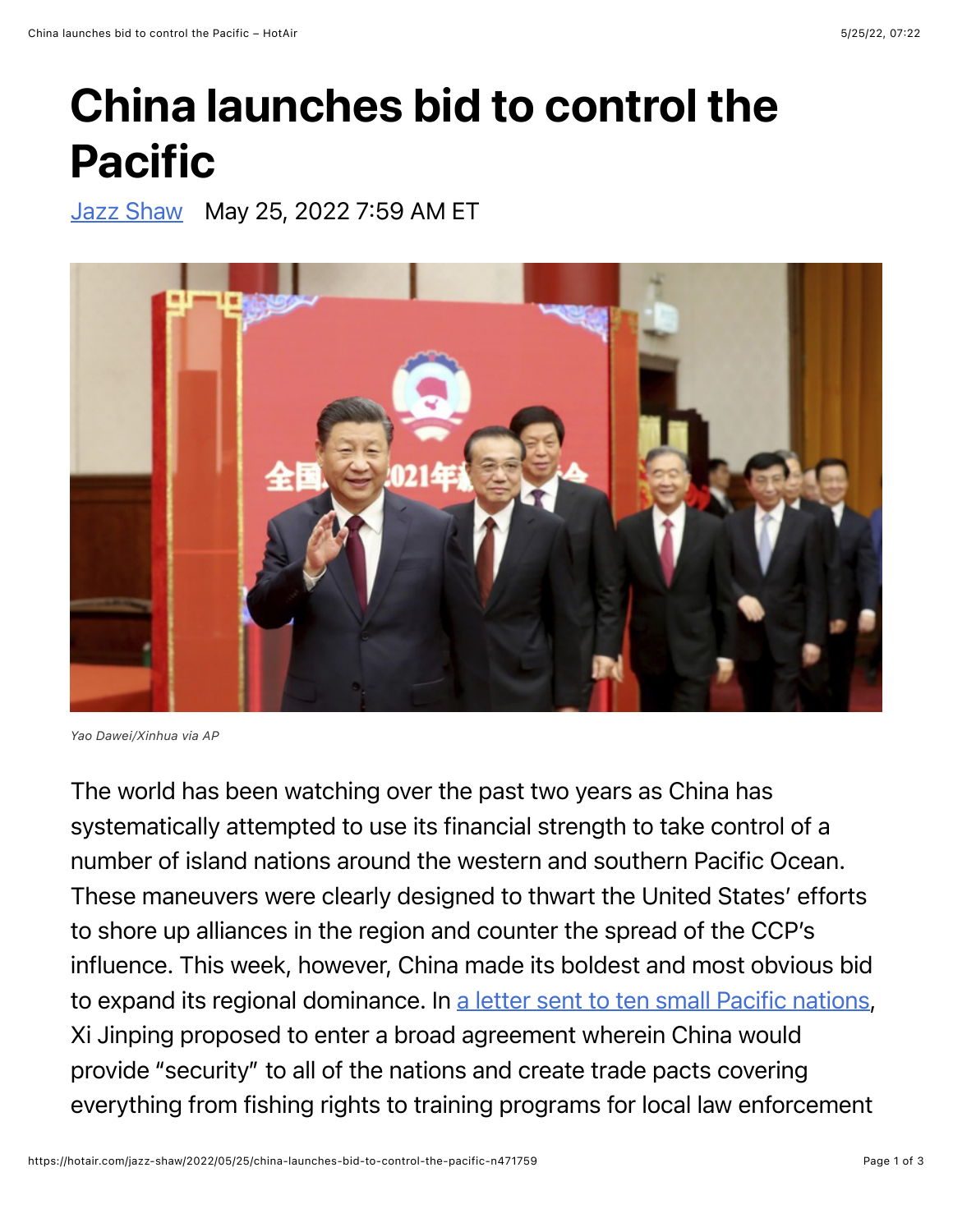agencies. They also propose to create an umbrella service that would entangle all internet services along with "cultural classrooms" to indoctrinate children. How the various nations will respond to this offer is still unknown, but at least a couple of them are objecting. (Associated Press)

China wants 10 small Pacific nations to endorse a sweeping agreement covering everything from security to fisheries in what one leader warns is a "game-changing" bid by Beijing to wrest control of the region.

A draft of the agreement obtained by The Associated Press shows that China wants to train Pacific police officers, team up on "traditional and non-traditional security" and expand law enforcement cooperation.

China also wants to jointly develop a marine plan for fisheries — which would include the Pacific's lucrative tuna catch — increase cooperation on running the region's internet networks and set up cultural Confucius Institutes and classrooms. China also mentions the possibility of setting up a free trade area with the Pacific nations.

While audacious in its scope, this move seems fairly typical of China's approach to global politics in that part of the world. Why go to war with comparatively tiny nations when you can simply buy them? The CCP has already made similar approaches to [the Solomon Islands](https://hotair.com/jazz-shaw/2022/04/25/china-moves-toward-control-of-solomon-islands-n464606) and New [Caledonia. Last year they began making lucrative offers to the Ma](https://hotair.com/jazz-shaw/2021/12/11/new-caledonia-considers-breaking-away-from-france-toward-china-n434744)[rshall](https://hotair.com/jazz-shaw/2021/11/28/now-were-fighting-with-the-marshall-islands-n431713) Islands after relations between that nation and America became strained.

The insidious nature of this offer should also be clear. When China says it's offering "security," it means that its military will control those nations' ports. When they speak of "cultural classrooms," they're talking about influencing the next generation to view themselves as subjects of China's domain. This is a path to conquest without all of the fuss and bother of starting a war.